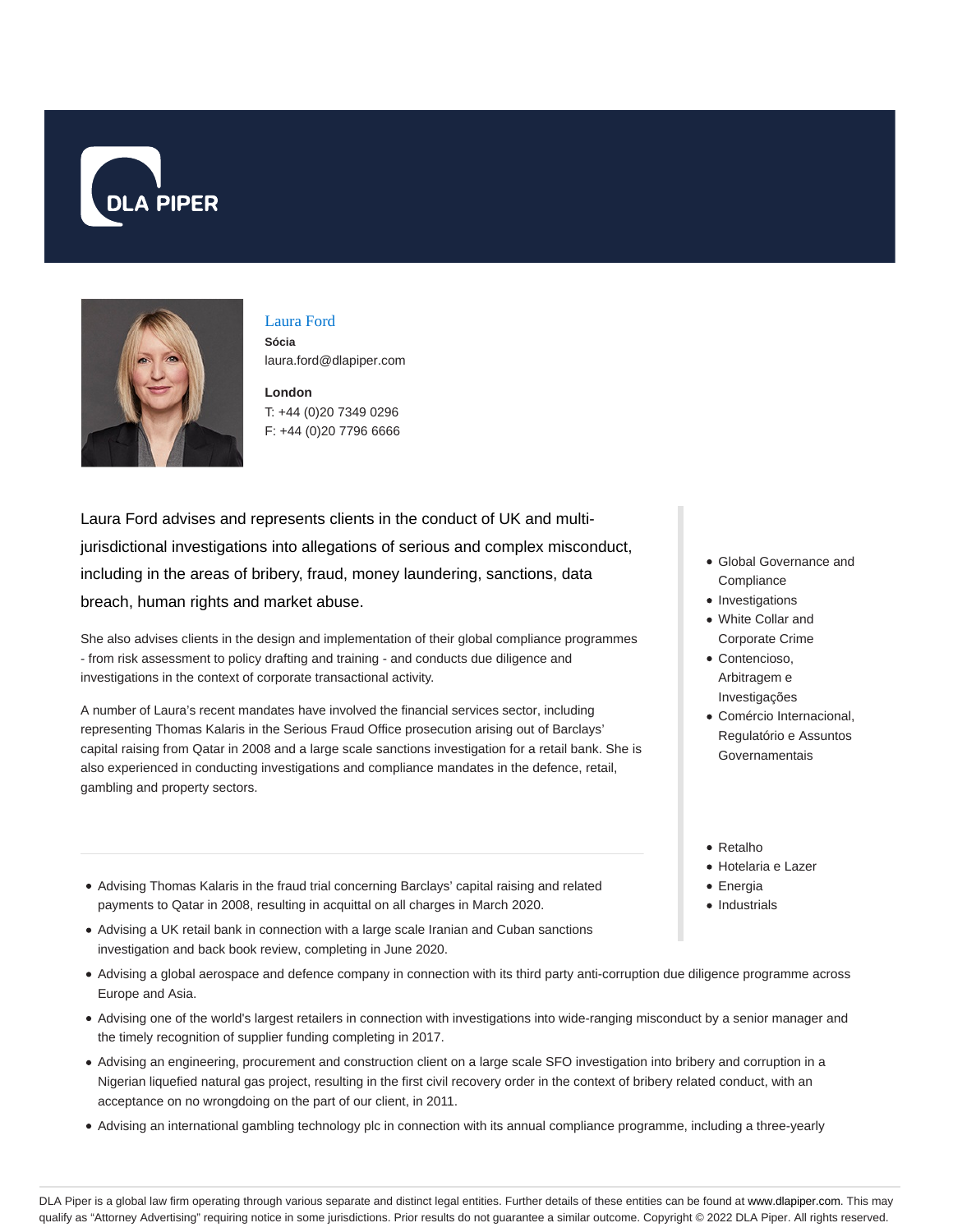compliance "health-check" across a range of compliance topics, including anti-bribery, money laundering, responsible gambling and human rights, and quarterly anti-money laundering risk assessments.

- Advising Andy Coulson, a former Editor of the News of the World, in connection with the Leveson Inquiry and police investigations into allegations of phone hacking and conspiracy to commit misconduct in public office, completing 2013.
- Advising a motorsport team in connection with an internal investigation into allegations of bribery in connection with driver selection, completing 2018.
- Advising an international timeshare company in connection with suspected large scale data theft which is ongoing.
- Advising a property management company in connection with a whistleblower allegation of systemic fraud and the subsequent investigation and resolution of the matter, concluding in March 2020.

## **CREDENCIAIS**

# Qualificações profissionais

• Solicitor of the Senior Courts of England and Wales

## Experiência anterior

- 2017 to date, Legal Director, DLA Piper, London & Birmingham
- 2012 to 2017, Senior Associate, DLA Piper, London & Birmingham
- 2008 to 2012, Associate, DLA Piper, London & Birmingham
- 2006 to 2008, Trainee Solicitor, DLA Piper, Birmingham

# Formação

- College of Law, Birmingham, Legal Practice Course, 2004
- University of Leeds, Law LLB, 2003

## Associações Profissionais

Laura Ford is a Solicitor registered with the Law Society of England & Wales

### INSIGHTS

# Publicações

**Anti-money laundering: Global perspectives and updates**

#### 30 June 2022

Governments around the world are more determined now than ever to curb illicit financing in all forms.

**The Global Crackdown on Money Laundering**

### 15 June 2022

Governments and corporations in the world's major financial centres have long talked tough on anti-money laundering (AML), but their actions have not always shared the force of their words.

**United Kingdom - Global bribery offenses guide**

DLA Piper is a global law firm operating through various separate and distinct legal entities. Further details of these entities can be found at www.dlapiper.com. This may qualify as "Attorney Advertising" requiring notice in some jurisdictions. Prior results do not guarantee a similar outcome. Copyright © 2022 DLA Piper. All rights reserved.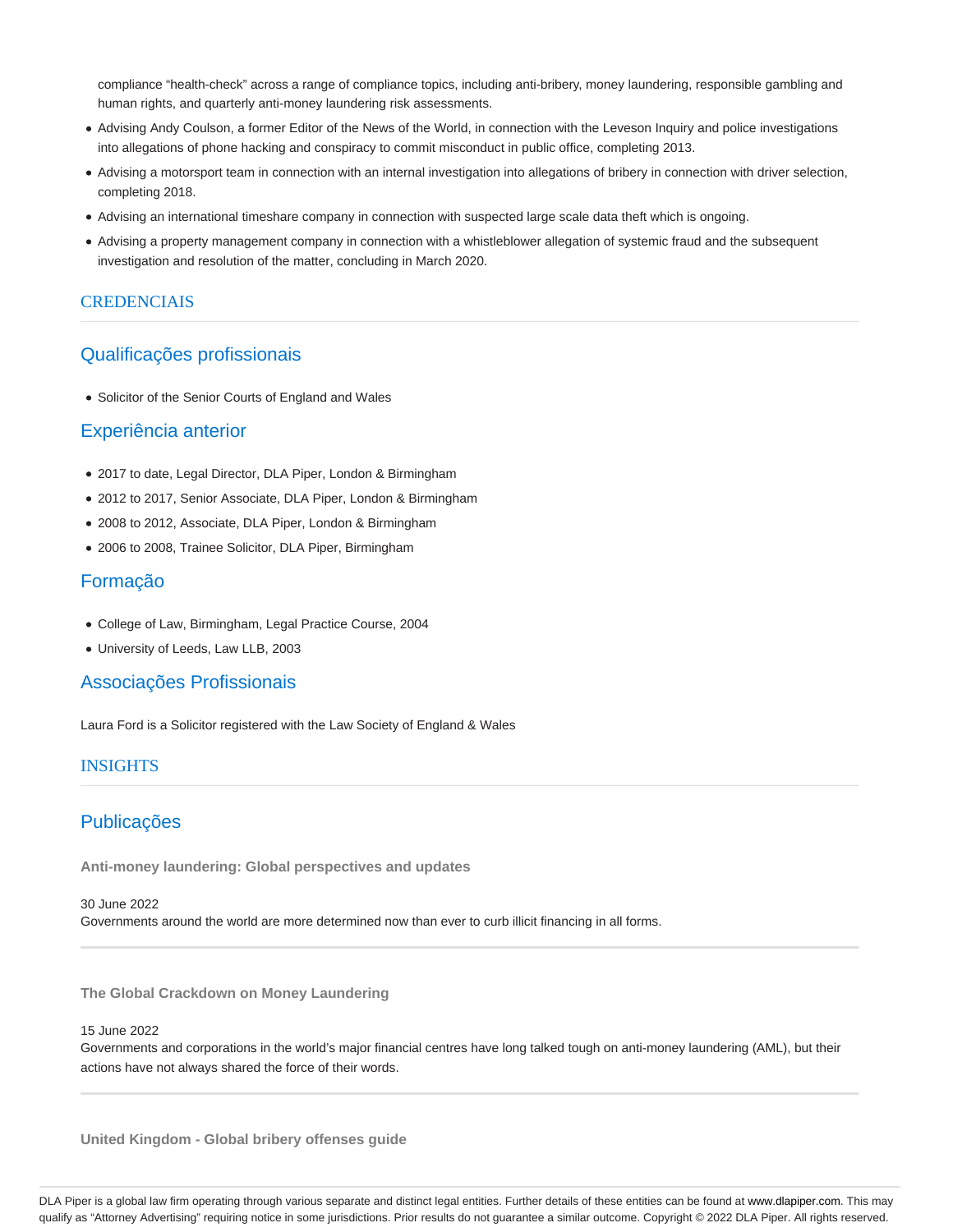**Corruption Perceptions Index 2020 – a European perspective**

### 11 February 2021

On 28 January 2021 Transparency International Launched the 2020 edition of its Corruption Perceptions Index (CPI), which ranks 180 countries and territories by their perceived levels of public sector corruption, according to experts and business people.

**Supply chain integrity and investigations: Key considerations for retail businesses**

#### 20 November 2020

It is impossible to ignore the controversies that have emerged this year in the UK's Leicester textile industry, which include allegations of modern slavery and other serious misconduct levelled at suppliers of household retail fashion names.

- Foreign Companies Compelled To Produce Materials The Scope Of The SFO's Powers Redefined, September 2018
- Cyber Risk in the Retail Sector, Computer Business Review, May 2018
- Manufacturing Firms at Greater Risk of Criminal Liability? (BQ Magazine, April 2018)
- ICBC Standard Bank avoids prosecution for bribery failings (British American Business Council Newsletter, March 2016)
- Failing to Prevent Bribery Prevention is Better than Cure (DLA Piper Regulatory Update, October 2015)
- Financial Crime chapter updates (Thomson Reuters Insurance Handbook, August 2015)
- Anti-Bribery and Corruption Due Diligence (DLA Piper "WIN-WISE" update, July 2015)
- Certainty at last? Sentencing guidelines for corporate criminality published (DLA Piper Regulatory Update, February 2014)
- Deferred Prosecution Agreements What's the big deal? (Manufacturing Matters, April 2014)
- Advise clients on fraud rules (The Lawyer, October 2012)
- Risks and Rewards of SOCA disclosures in the non-regulated sector (In House Lawyer, April 2012)
- Deferred prosecution agreements: the way forward? (In House Lawyer, February 2012)

# Eventos

## Anteriores

**Whistleblowing laws of Europe**

14 March 2022 Webinar

**Pan-European Week: Crime made Clear – Navigating criminal and compliance risks**

19 April 2021

**Your Business Exposed: Key Risks in a COVID-19 World**